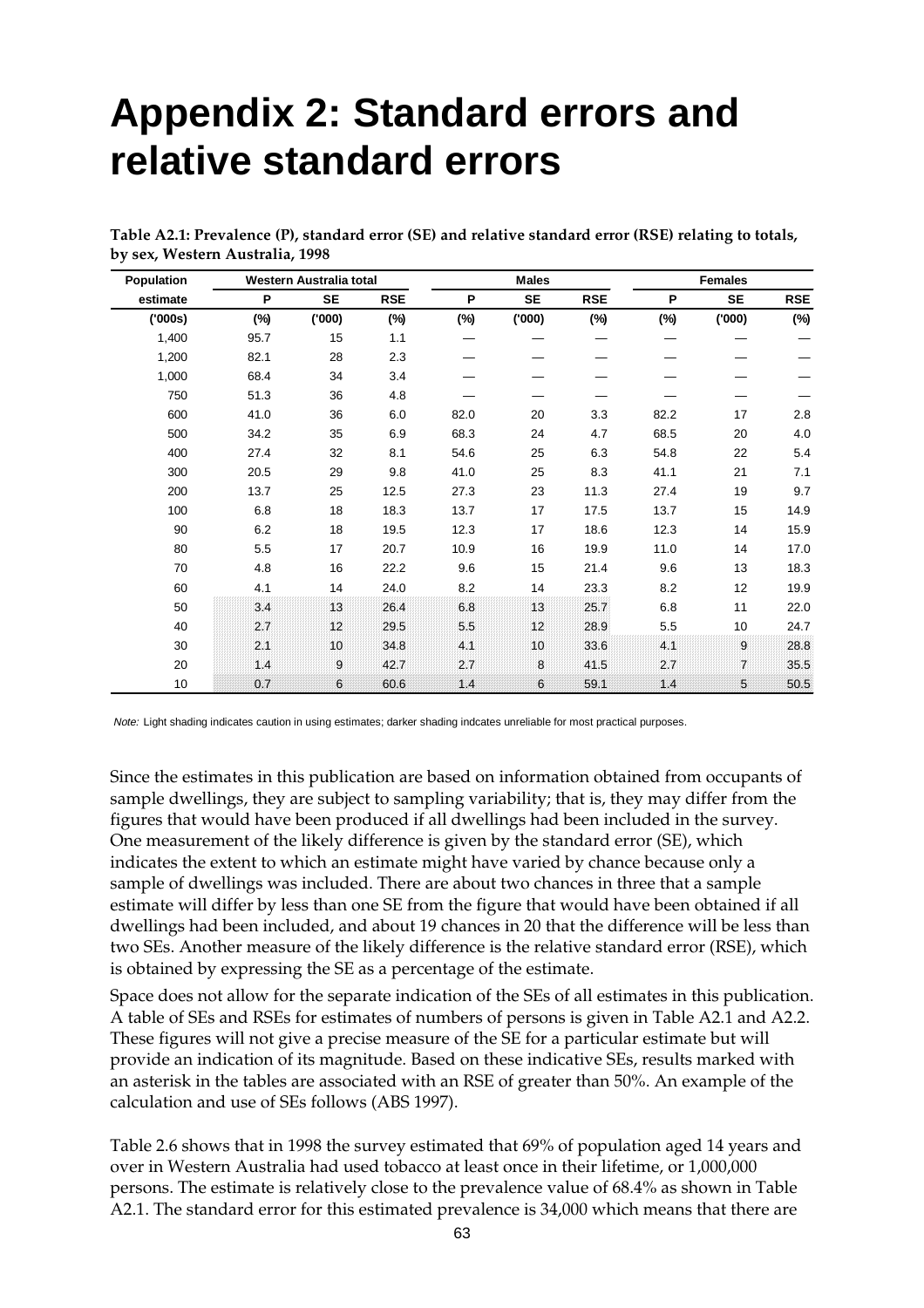about two chances in three (67%) that the estimated prevalence of smoking would fall within one SE of true population prevalence. In other words, the estimated prevalence is within plus or minus one SE of the estimated of 1,000,000 persons in Western Australia, that is somewhere between 966,000 and 1,034,000 persons. Similarly, we are 95% confident that the estimated number of persons aged 14 years and over who had used tobacco at least once in their life in Western Australia will be between 932,000 and 1,068,000 persons.